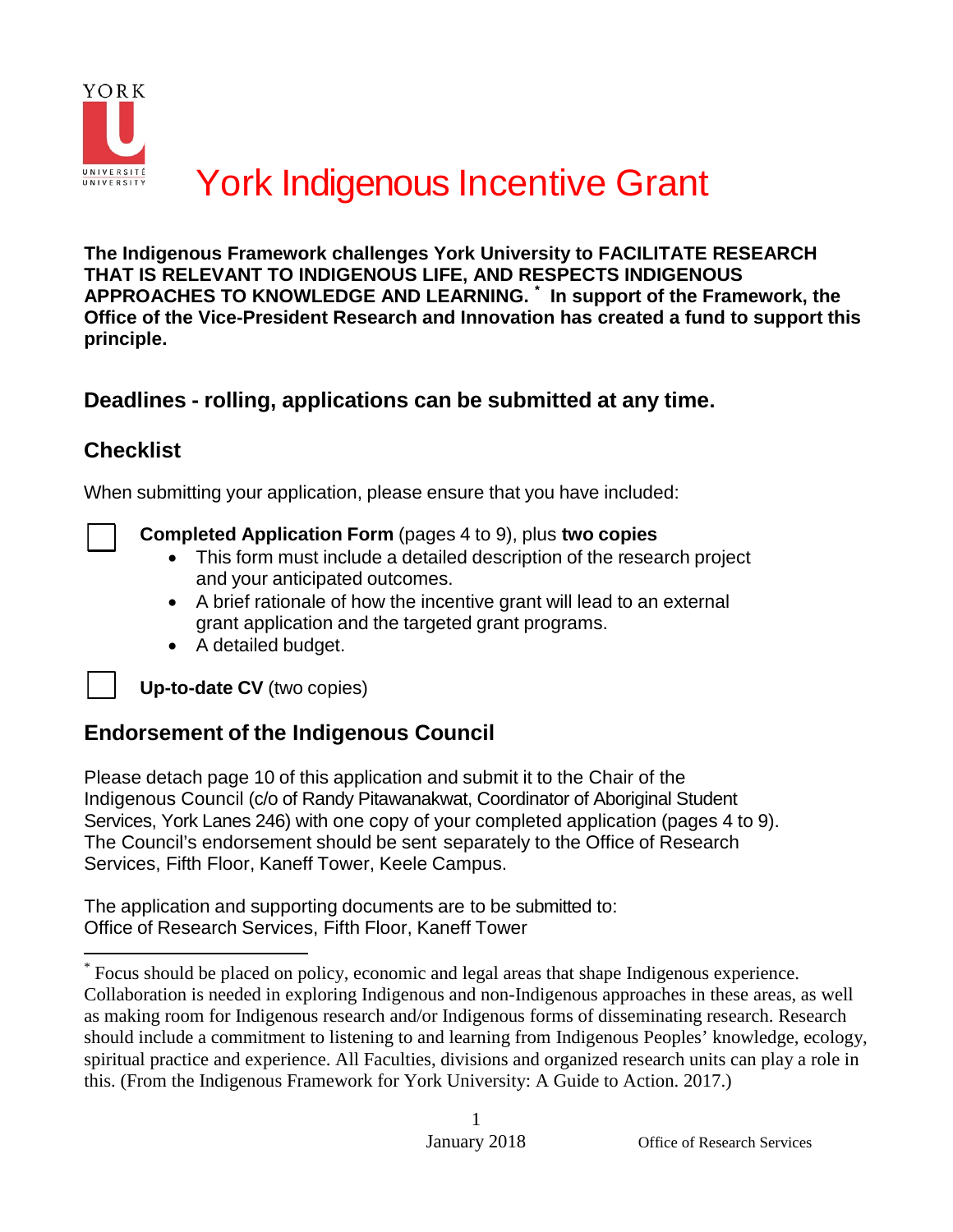**Eligibility:** Any York tenure-stream faculty member may apply. Applications from Indigenous tenure-stream faculty members will be given priority.

**Deadlines:** Rolling - applications may be submitted at any time to the Office of Research Services.

**Purpose:** The York Indigenous Incentive Grant provides support for the development of research grant applications, related to Indigenous priorities and needs, to external sources as articulated in our Strategic Research Plan (SRP). Its main purpose will be to defray costs associated with applications for standard programs of research (including but not limited to NSERC Discovery, CIHR, SSHRC Connection Grants, SSHRC Insight and Insight Development Grants, and SSHRC Partnership Development Grants). While the scale of initiatives supported may vary according to discipline, all proposals must clearly demonstrate the intended external source of support.

### **Maximum Amount of Award:** Up to \$3,000. **The award is not to be used to conduct research**.

**Eligible and Ineligible Expenses:** The York Indigenous Incentive Grant will cover reasonable expenses to support:

- a research assistant
- administrative support staff
- travel to research sites as necessary for developing a community-based proposal

**and** other miscellaneous expenses associated with grant application development, such as:

- community meetings
- honoraria for Elders
- faxing, printing, and photocopying costs
- audio visual equipment charges
- internet access and Skype costs, if applicable

### **The York Indigenous Incentive Grant will not cover:**

the cost of hardware, computer equipment or software

Please see York's [expense](http://www.yorku.ca/finance/documents/ExpenseEligibilityChart.pdf) eligibility chart.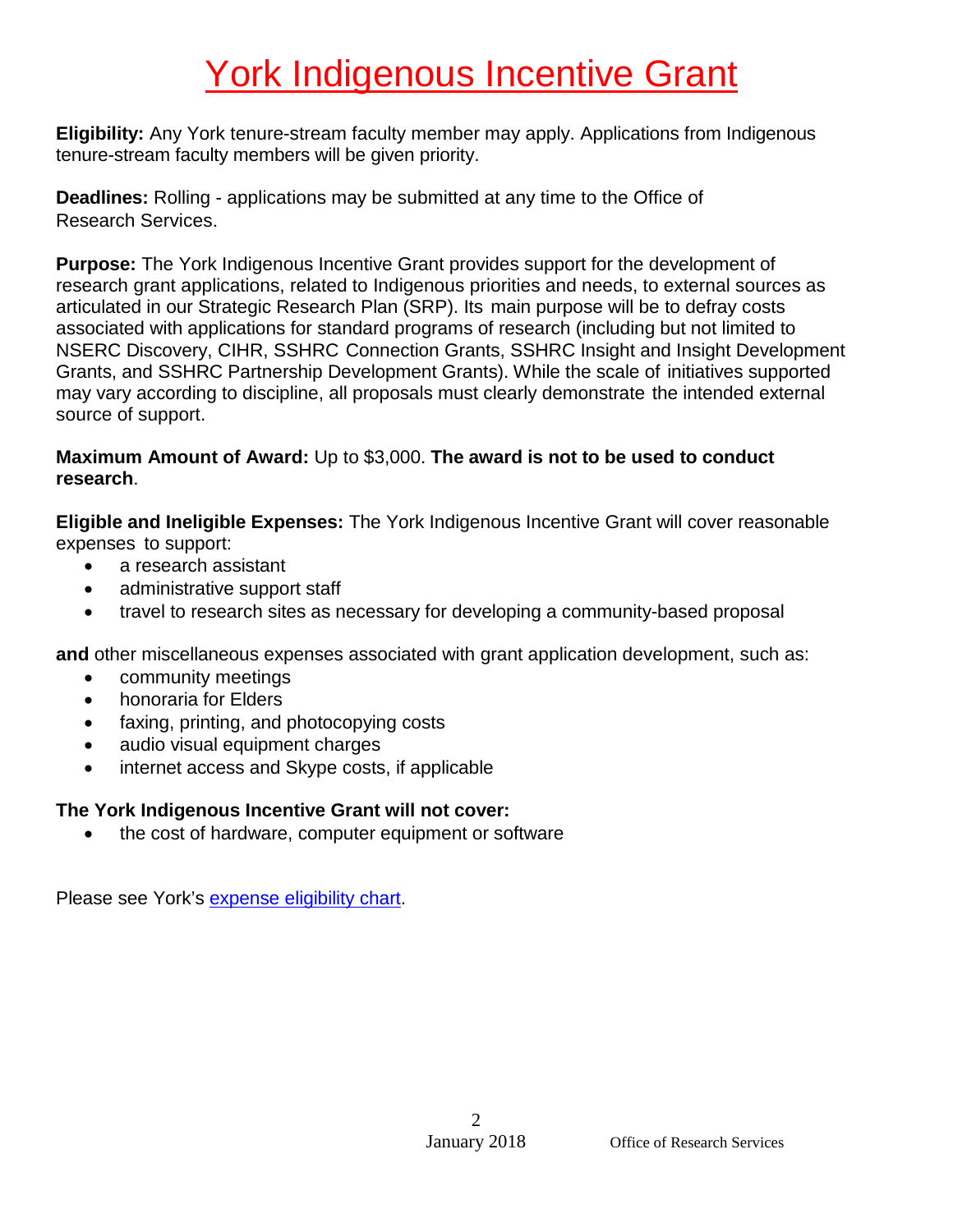**Reporting Requirements:** Within 18 months of receiving a York Indigenous Incentive Grant, the applicant must provide a brief report on his or her success in submitting an application to an external funding opportunity. The report is to be submitted to Denise Jagdeosingh-Martinez (djagdeo@yorku.ca). Previous recipients of a York Indigenous Incentive Grant will only be eligible to reapply if they have submitted the report on their previous grant and if they have submitted an application for external funding.

**Selection:** Completed applications, once approved by the Indigenous Council, are reviewed by the Office of the Vice-President, Research & Innovation and will draw upon researchers, knowledgeable of Indigenous contexts, from different parts of York University.

### **Criteria:**

- Excellence of the proposal
- Likelihood of external funding
- Justification of the budget

**Special Notes about York Indigenous Incentive Grants:** To give applicants a better understanding of the criteria used in making decisions about which applications to fund, the following observations are offered:

- Indigenous Incentive Grants are intended to support the preparation of applications for external research funding
- **N.B. Indigenous Incentive Grants are not intended to support conferences or publications or research**

The adjudicating committee is also interested in innovative applications to non-traditional funding sources (such as foundations, not-for-profits, etc.).

### **Successful applications:**

- articulate the researcher's prior experience working with Indigenous communities<sup>[1](#page-2-0)</sup>
- demonstrate a knowledge of Indigenous priorities and needs
- articulate precisely how the grant will contribute to the preparation of a successful funding proposal
- present a credible, reasonable, and well-justified budget
- are **not** for work already done; for support of day-to-day business of ongoing research programs such as the costs of personnel and/or equipment; or for "set-up costs" normally borne by Faculties and Departments

<span id="page-2-0"></span><sup>3</sup> 1 For a definition of community, see, for example, Chapter 9 of the Tri-Council Policy Statement on Ethical Conduct for Research Involving Humans (TCPS2).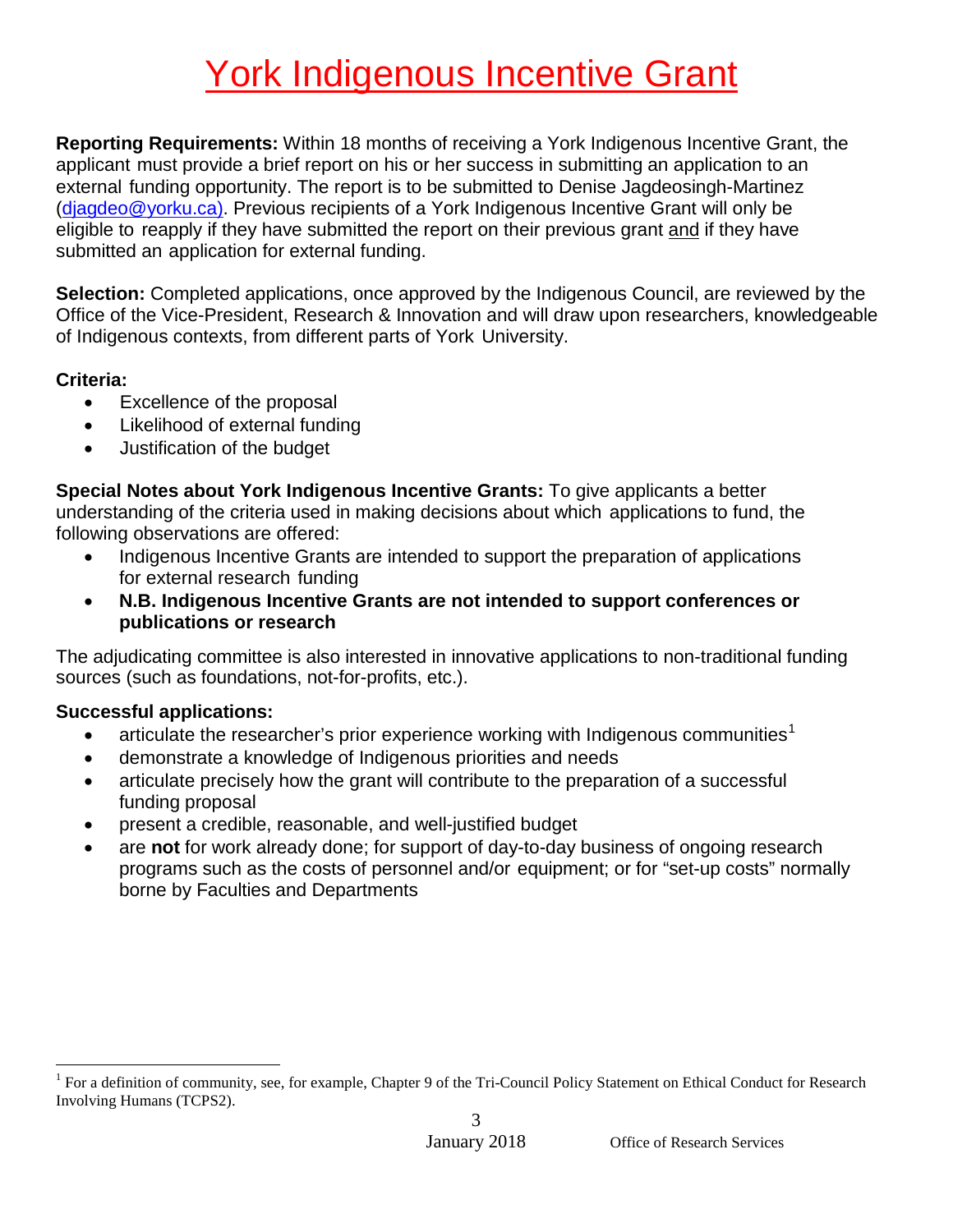## Application

| Part A - Personal Information             |  |  |  |  |  |  |
|-------------------------------------------|--|--|--|--|--|--|
|                                           |  |  |  |  |  |  |
|                                           |  |  |  |  |  |  |
|                                           |  |  |  |  |  |  |
|                                           |  |  |  |  |  |  |
|                                           |  |  |  |  |  |  |
|                                           |  |  |  |  |  |  |
|                                           |  |  |  |  |  |  |
| Part B1 - Description of Research Program |  |  |  |  |  |  |
| <b>Project Title:</b>                     |  |  |  |  |  |  |
|                                           |  |  |  |  |  |  |
|                                           |  |  |  |  |  |  |
|                                           |  |  |  |  |  |  |

Current Project Funding (if applicable):

Which sources of future external funding do you anticipate applying to? Give precise details and competition dates.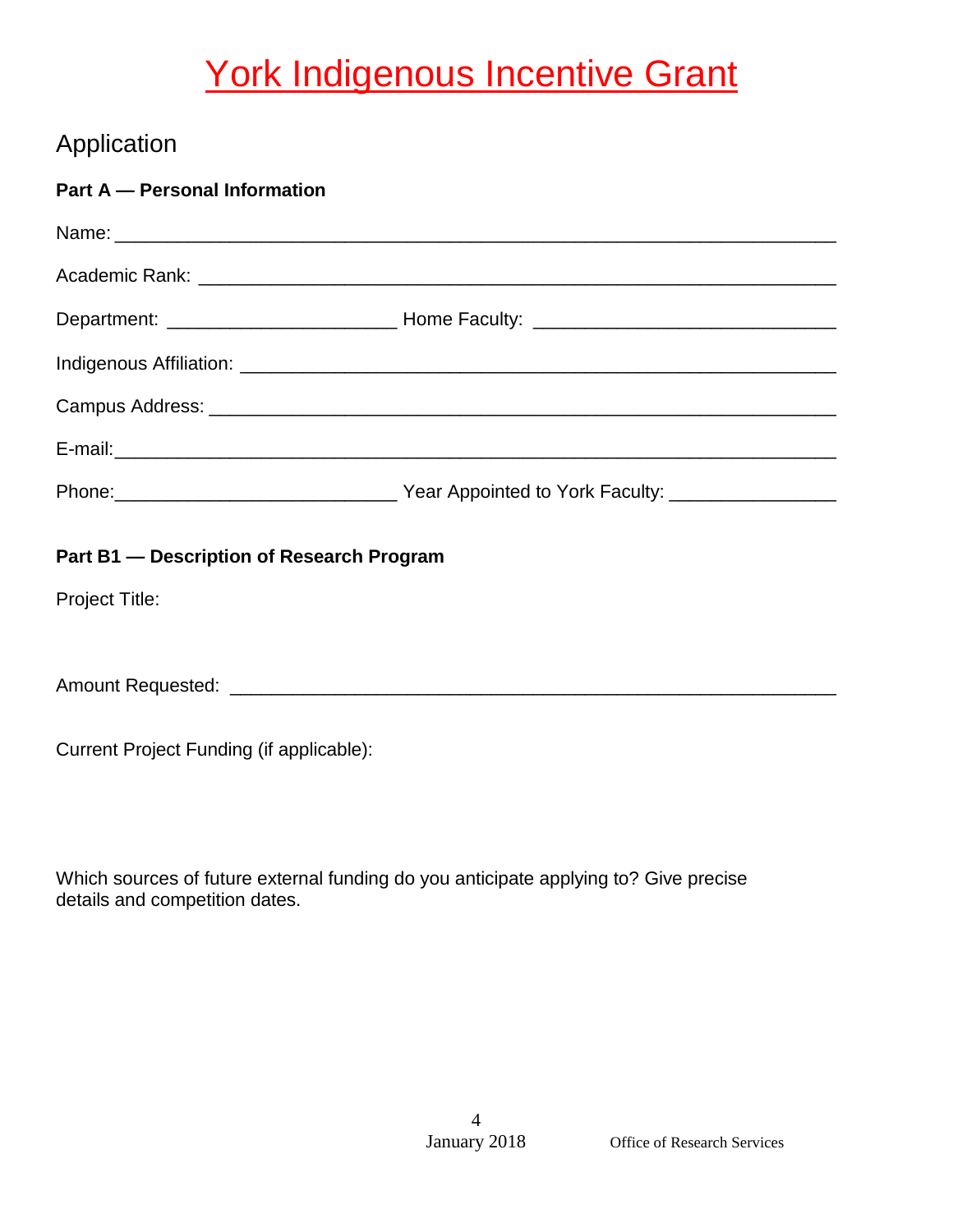### **Part B2 — Detailed Description of Research Project (maximum two pages) and anticipated outcomes**

Give a detailed description of your project, its rationale, its importance, and your need for development funds. Include an assessment of the likelihood that your project will receive external funding. Be sure to address the following: What is your experience with Indigenous communities and/or training in Indigenous research?[2](#page-4-0) How will you involve Indigenous peoples, communities, etc. in the proposed research?

<span id="page-4-0"></span> $2$  The SSHRC website provides some guidance in responding to this question: "Aboriginal research embraces the intellectual, physical, emotional and/or spiritual dimensions of knowledge in creative and interconnected relationships with people, places and the natural environment." For elaboration, see

<sup>.</sup><http://www.sshrc-crsh.gc.ca/funding-financement/programs-programmes/definitions-eng.aspx#a0>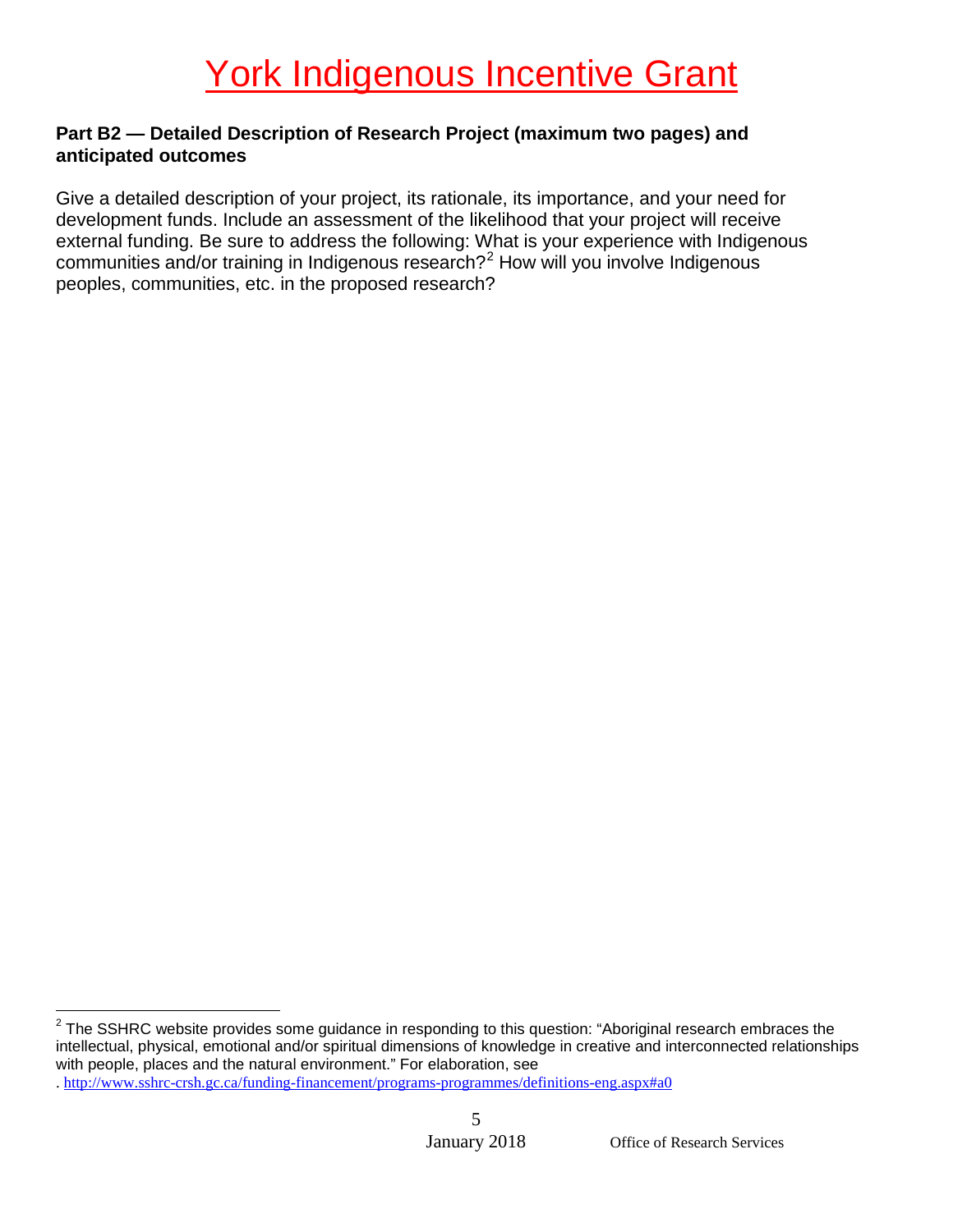**Part B2 — Detailed Description** Page Two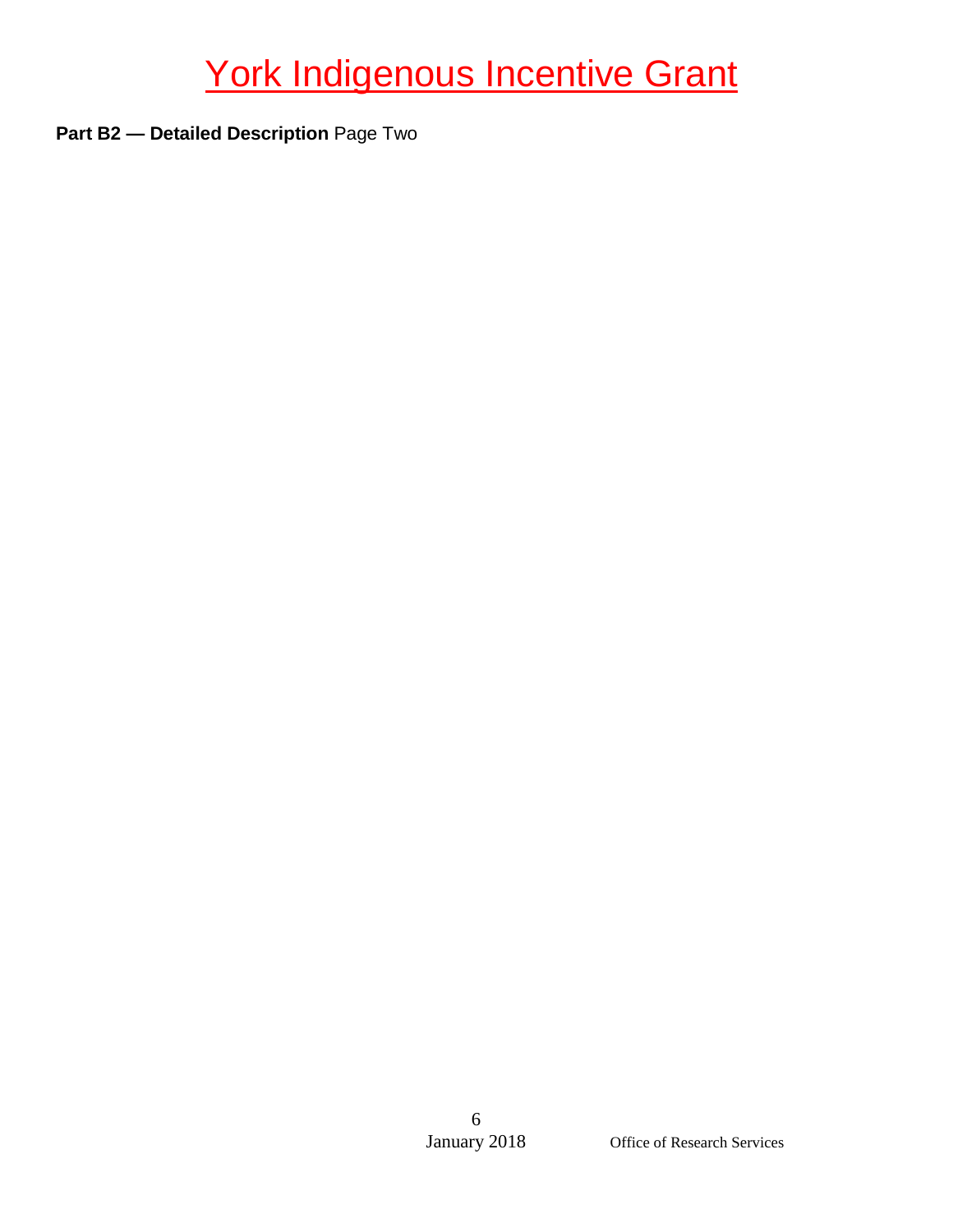**PART B3 — Provide a rationale for how the York Indigenous Incentive Grant will contribute to an external grant application.** Be sure to consider SSHRC's Merit Review of Aboriginal Research.<sup>[3](#page-6-0)</sup>

<span id="page-6-0"></span><sup>&</sup>lt;sup>3</sup> [http://www.sshrc-crsh.gc.ca/funding-financement/merit\\_review-evaluation\\_du\\_merite/guidelines\\_research](http://www.sshrc-crsh.gc.ca/funding-financement/merit_review-evaluation_du_merite/guidelines_research-lignes_directrices_recherche-eng.aspx)[lignes\\_directrices\\_recherche-eng.aspx](http://www.sshrc-crsh.gc.ca/funding-financement/merit_review-evaluation_du_merite/guidelines_research-lignes_directrices_recherche-eng.aspx)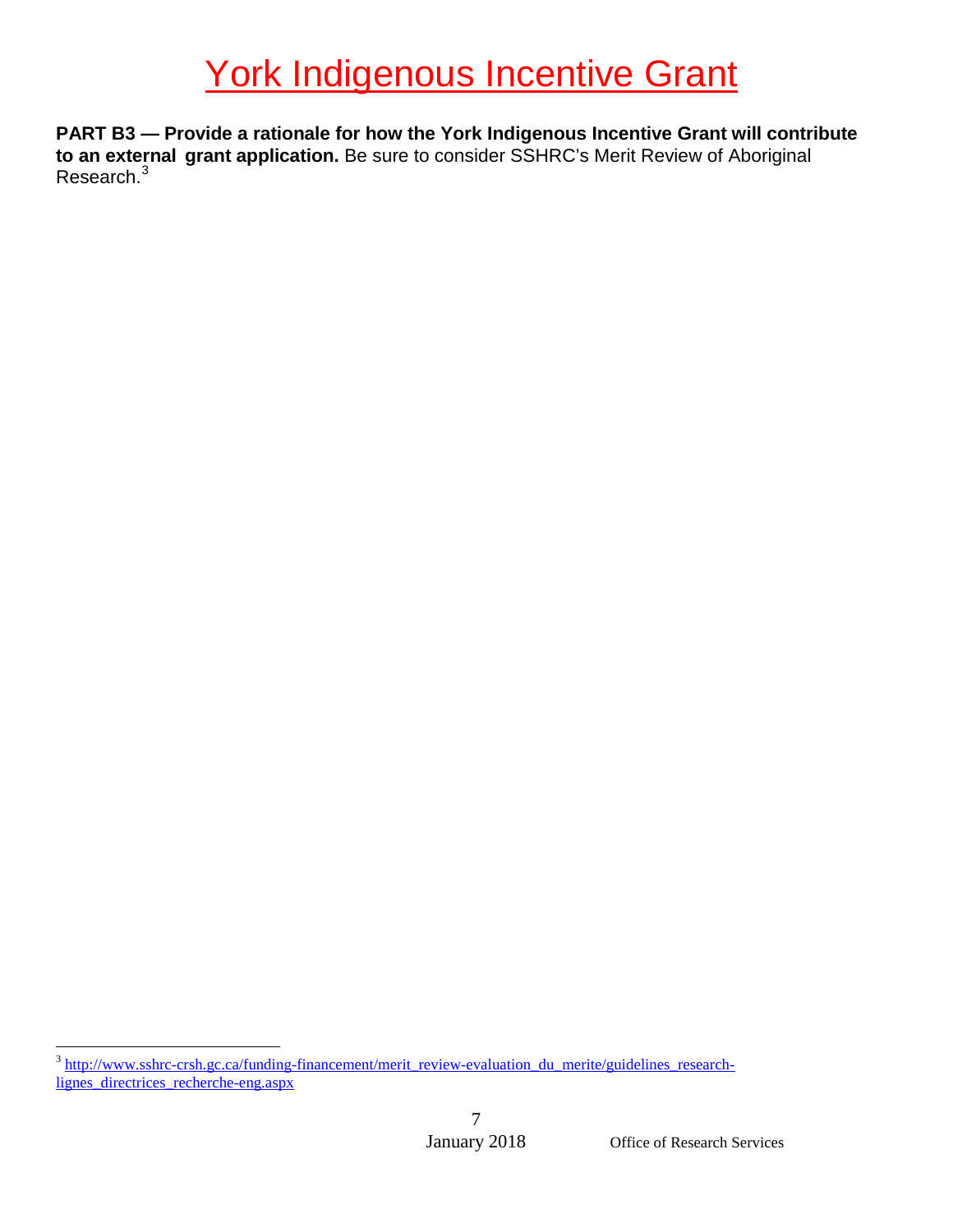**Part C - Budget:** please provide a coherent budget with justification for the use of the proposed award.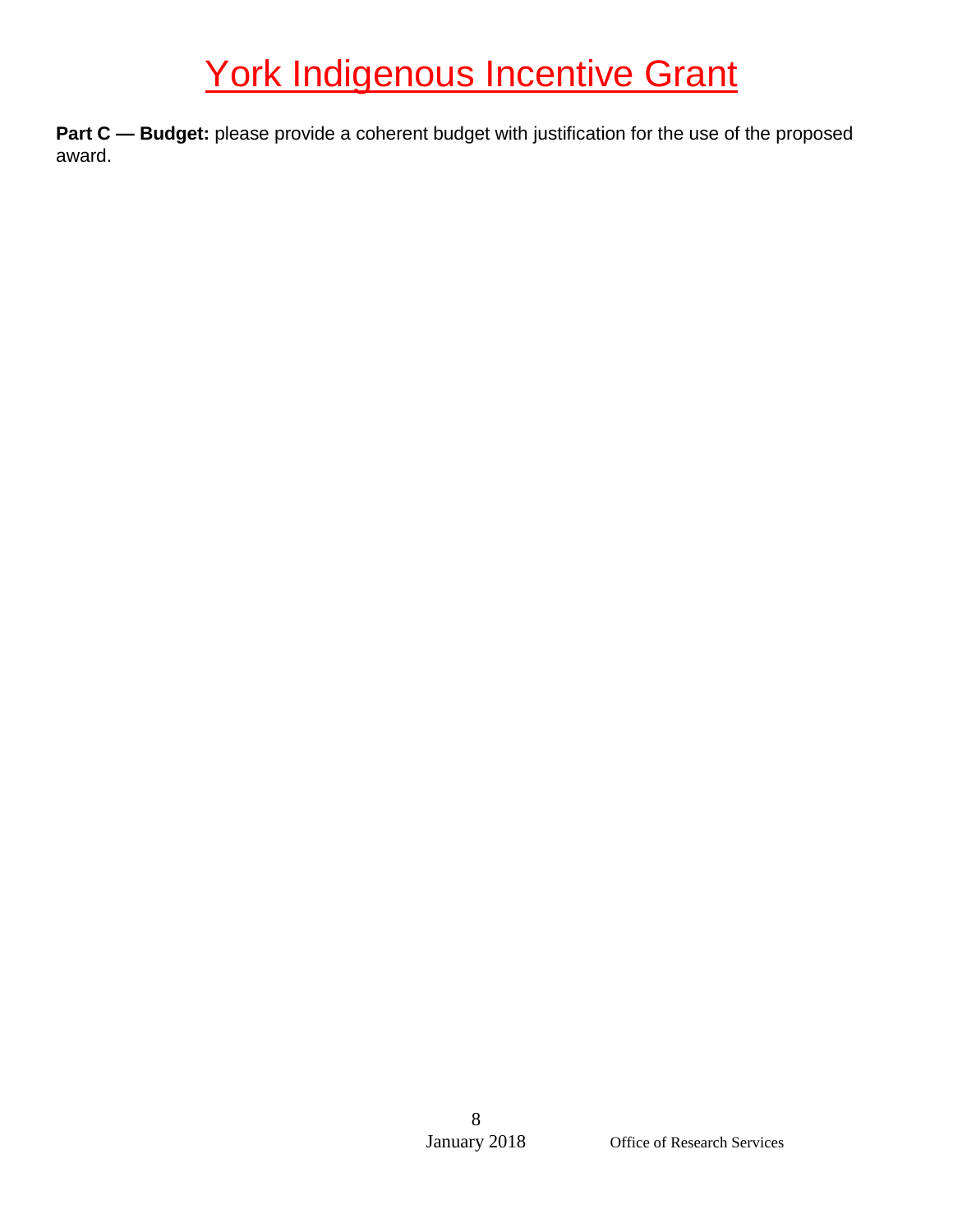### **PART D — APPLICANT'S SIGNATURE**

\_\_\_\_\_\_\_\_\_\_\_\_\_\_\_\_\_\_\_\_\_\_\_\_\_\_\_\_\_\_\_\_\_\_\_\_\_\_\_\_\_\_\_\_\_\_ Applicant's Signature

Date: \_\_\_\_\_\_\_\_\_\_\_\_\_\_\_\_\_\_\_\_\_\_\_\_\_\_\_\_\_\_\_\_\_\_\_\_\_\_

\_\_\_\_\_\_\_\_\_\_\_\_\_\_\_\_\_\_\_\_\_\_\_\_\_\_\_\_\_\_\_\_\_\_\_\_\_\_\_\_\_\_\_\_\_\_\_\_\_\_\_\_\_\_\_\_\_\_\_\_\_\_\_\_\_\_\_\_\_\_\_\_\_\_\_\_ Indigenous Affiliation/Experience